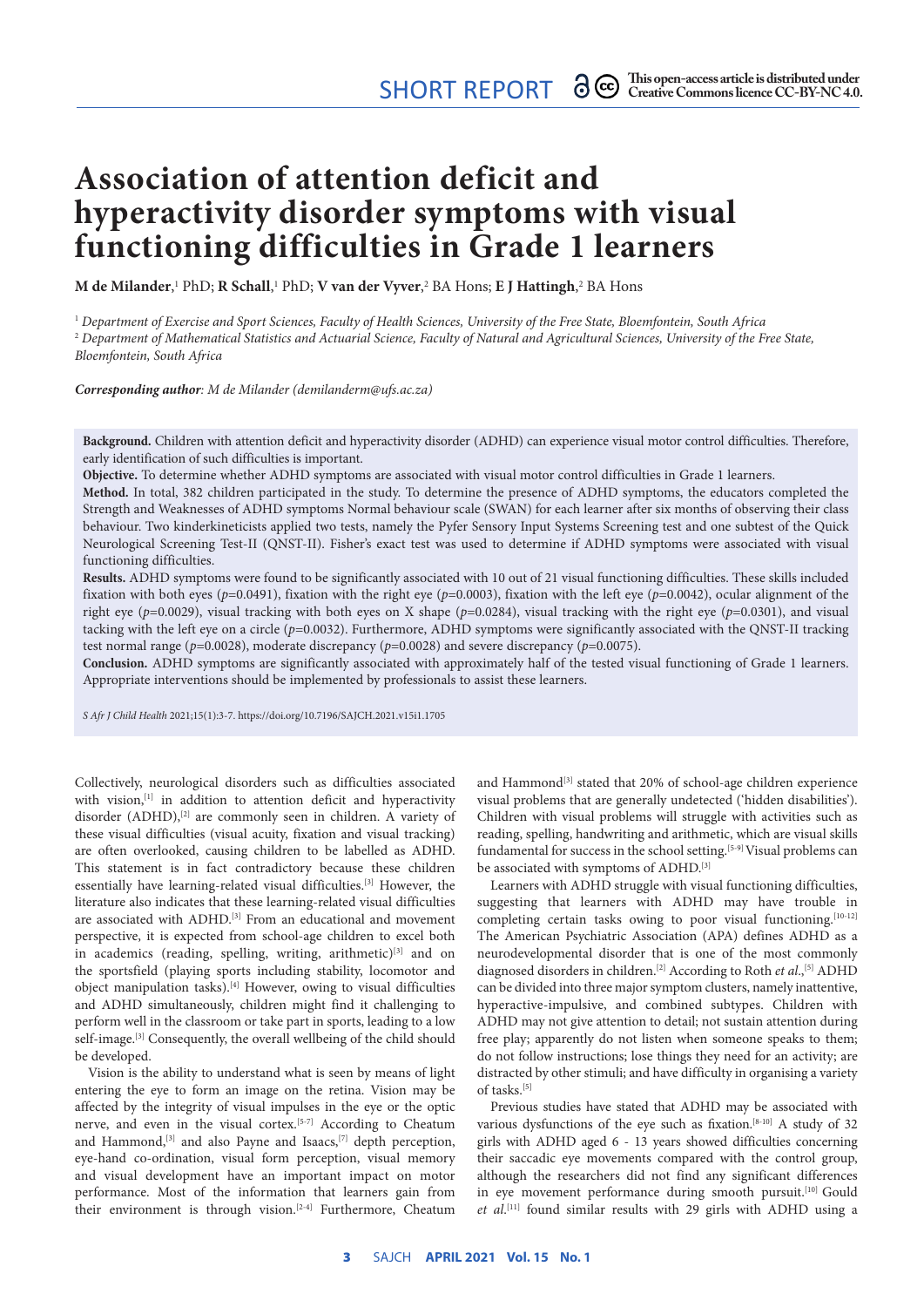21-second fixation test. Saccadic eye movements interfered with their ability to fixate. Munoz *et al*. [12] tested 114 people with ADHD between the ages of 6 and 59 years and concluded that the participants had a reduced ability to control their fixation behaviour voluntarily. Furthermore, researchers found a high percentage (57%) of children had convergence difficulties, and this was attributed to comorbidity factors, one of which was ADHD.[13] Deans *et al*. [15] studied 27 children in the age range 6 - 12 years. The children had to read, thus fixating on a word and by means of saccadic movements move from one word to another. It was found that the ADHD group had much slower reading times than the typically developmental group. Accordingly, previous research clearly suggests that children with ADHD can experience visual functioning difficulties, and early identification is therefore important to support learners to excel in the school setting.<sup>[13-14]</sup>

Information specifically about the association of ADHD symptoms with visual functioning difficulties in children with reference to fixation, ocular alignment, convergence-divergence and visual tracking, is limited. Furthermore, the data available are outdated. Therefore, the aim of the present study was to determine if ADHD symptoms are associated with visual functioning difficulties among Grade 1 learners.

### **Methods**

### **Participants**

Initially, 13 former model C primary schools were requested to participate, but only five of the mainstream schools took part in the study. Consequently, the participating schools were all from suburbs with a high socio-economic status. The five schools were located within a 30 km radius of the University of the Free State in Bloemfontein, South Africa (SA).

All Grade 1 children attending the five participating schools were considered for inclusion in the study. The following exclusion criteria were applied: a child in the age group was outside the expected range (either younger than 5 or older than 8 years); informed consent was not obtained from a parent or guardian; and the informed consent form was not fully completed. Children who were absent during the testing procedure were also excluded because the testing procedure had not been completed.

Scores on the Strength and Weaknesses of ADHD Symptoms Normal Behaviour rating scale (SWAN),<sup>[15]</sup> the Pyfer Sensory Input Systems Screening test (Pyfer),<sup>[16]</sup> and the Quick Neurological Screening Test-II (QNST-II) according to Mutti *et al*. [1] were obtained for a total of 382 learners in Grade 1, of whom 160 (41.9%) were boys. The mean (standard deviation (SD)) age of the children was 6 years and 8 months (0.4 years, range 6 - 7 years and 9 months).

### **Ethical considerations**

Permission to conduct the research at the various schools was obtained from the Department of Education of Free State Province. In addition, the principal of each school gave permission for the research to be conducted on the school premises during the physical education periods, so that no academic learning time was lost. Approval for the study was obtained from the Ethics Committee of the Faculty of Health Sciences, University of the Free State (ref. no. ECUFS57/2012). Parents or legal guardians of all participants provided informed consent. Finally, each child participating in the study signed an assent form.

### **Procedure**

The SWAN rating scale was applied as described previously.[15] The lead investigator explained the procedure for completion of the SWAN rating scale to each head of department (HOD), who in turn explained the procedure in detail to Grade 1 teachers at each school, as not all teachers involved could attend instruction sessions. Teachers observed children in their classrooms for six months to ensure that they were familiar with each child. According to the APA,[2] symptoms of ADHD should be present for at least six months before a diagnosis can be made.

At each of the five schools, Grade 1 teachers had to observe their own class and assess each child. The number of children per class ranged between 25 and 32. Teachers had to assess children in their own time over a period of one month. They were informed in advance that they could withdraw from the study at any time and that there was no compensation for completing the SWAN. The SWAN rating scale was used to determine which children exhibited symptoms of inattentive, hyperactive or combined clusters of ADHD. In addition, two Kinderkinetics postgraduate students, who had been trained to use the Pyfer and QNST-II tests, administered the tests to participants at their schools during physical education periods. Each Kinderkineticist was responsible for performing either one of the instruments to ensure consistency across the study. The results of the SWAN were used to determine the association of ADHD symptoms with visual functional difficulties as determined by the Pyfer and QNST-II in Grade 1 learners.

### **Measuring instruments SWAN**

The SWAN rating scale was developed by Swanson et al.<sup>[16]</sup> and consists of 18 questions/statements on which the participant is rated by the educator or a parent. The questionnaire needs to be completed after a period of six months of formal schooling to ensure that educators are familiar with each child in the classroom.<sup>[5]</sup> This recommendation was applied in our study. When completing the scale, a value of 1 is allocated if the response to the statement is 'not at all' or 'just a little', and 0 if the response is 'quite a bit' or 'very much'. The values allocated to the statements are then added, and when the sum is  $\geq 6$  for questions 1 - 9, the participant is likely to have inattentive subtype ADHD. When the sum is ≥6 for statements 10 - 18, the participant is likely to have hyperactive/impulsive subtype ADHD. When the sums of both groups of statements (1 - 9 and 10 - 18) are ≥6, the participant is likely to have combined subtype ADHD. If neither adds up to  $\geq 6$ , the participant is unlikely to have ADHD symptoms.<sup>[15]</sup>

### **Pyfer**

The Pyfer test consists of seven skills that include (*i*) reflex items (tonic labyrinthine supine, tonic labyrinthine prone, positive support reaction and equilibrium reactions); (*ii*) vestibular test items; (*iii*) fixation; (*iv*) ocular alignment; (*v*) convergence-divergence ocular control; (*vi*) visual tracing; and (*vii*) kinesthesis. For the purpose of this study, only fixation, ocular alignment, convergence-divergence ocular control and visual tracing were used, as these are all the visual motor skills. The Pyfer test is scored only according to pass or fail criteria. If the participant could perform the activity requested, a pass is allocated.<sup>[16]</sup>

### **QNST-II**

According to Mutti et al.,<sup>[1]</sup> the QNST-II is designed to determine whether a child has learning problems or has symptoms of ADHD. The test consists of 15 skills, of which only subtest 4 (eye tracking) was used for the purpose of this study, as this is the only subtest to measure visual functioning. A mark of either 1 or 3 is allocated for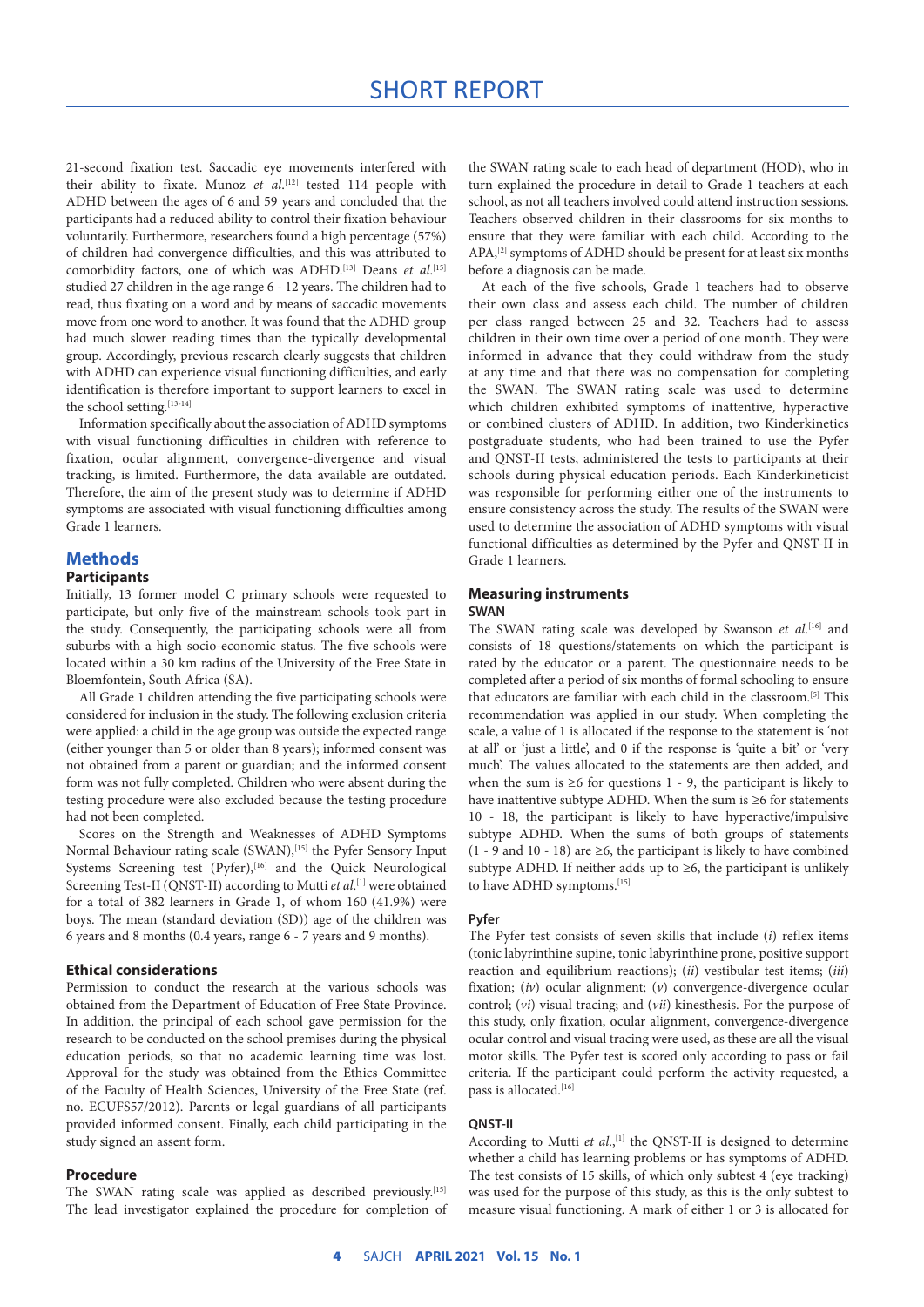## SHORT REPORT

the various aspects observed during the execution of the subtest. The participant scores 1 if the head is moved while performing the test and 3 if any jerkiness of the eyes occurs on vertical or horizontal movements. Inability to focus on an object or distractibility is also scored as 3. If the participant scored between 0 and 3, they will fall within the normal range, indicating no learning problems. However, scores between 4 and 6 are indicative of falling within the mild discrepancy range, and by implication they might find it difficult to learn in a normal environment. If a score ≥6 is obtained, the participant falls into the severe discrepancy range, indicating ADHD associated with learning difficulties.<sup>[17]</sup>

### **Data analysis**

The principal researcher used a Microsoft Excel (Microsoft Corp., USA) spreadsheet to capture data from the Pyfer screening test and the QNST-II test electronically. The data were analysed by means of SAS statistical software.<sup>[17]</sup> Fisher's exact test was performed to assess the association between ADHD symptoms and visual functioning difficulties. Odds ratios (OR) and associated exact mid-*p* 95% confidence intervals (CI) were calculated $[17]$  (i.e. the odds of failing the visual test in question when ADHD symptoms were present, divided by the odds of failing the visual test when ADHD symptoms were absent). The association of ADHD symptoms with the results of the QNST-II test (normal, moderate or severe problems) was assessed using the Mantel-Haenszel correlation test.<sup>[17]</sup>

### **Results**

Of the 382 study participants, 95 (24.9%) had ADHD symptoms; because the group with ADHD symptoms was relatively small, it was not divided into a hyperactive, inattentive or combined group. The remaining 287 (75.1%) participants showed no symptoms of ADHD.

Table 1 presents the cross-tabulations of participants by the result of the various visual functioning tests (fail v. pass) and the presence or absence of ADHD symptoms. For each visual functioning test, Table 2 presents the inferential statistics for assessing the association of ADHD with visual functioning difficulties, namely OR and associated exact 95% CI. Only the seven visual function difficulties with a significant association are discussed further on. Similarly to Table 1, Table 3 presents the cross-tabulation of participants by the result of the QNST-II and the presence or absence of ADHD symptoms.

Table 1 shows that 7.4% of participants with ADHD symptoms failed the fixation right eye test, but only 0.4% of participants without ADHD symptoms failed this test. The OR was 22.8 (95% CI 3.42 - 518; *p*=0.0003; Table 3), which means that the odds of failing the fixation right eye test among participants with ADHD symptoms were 22.8 times higher than the odds of failing the fixation right eye test among participants without ADHD symptoms. Similarly, 5.3% of participants with ADHD symptoms failed the fixation left eye test, but only 0.4% of participants without ADHD symptoms failed this test. The OR was 15.9 (95% CI 2.15 - 379; *p*=0.0042). Additionally, fixation both eyes also indicated an odds ratio of 9.3 (95% CI 0.98 - 246.3; *p*=0.0491).

Furthermore, ADHD symptoms were found to be a statistically significant risk factor for four other visual functioning tests. As shown in Table 1, 11.6% of participants with ADHD symptoms also failed ocular alignment for the right eye, and only 3.1% of learners with ADHD symptoms, although no significant difference was found for the left eye between learners with ADHD symptoms and those without ADHD symptoms. The OR was 4.1 (95% CI 2.15 - 379; *p*=0.0029). Visual tracking with both eyes on X shape showed that 9.5% of participants with ADHD symptoms

| льны зушрюшэ              |                            |                            |  |
|---------------------------|----------------------------|----------------------------|--|
|                           | <b>Symptoms of ADHD</b>    |                            |  |
| <b>Visual functioning</b> | Absent<br>$(N=287), n$ (%) | Present<br>$(N=95), n$ (%) |  |
| Fixation                  |                            |                            |  |
| Both eyes                 | 1(0.3)                     | 3(3.2)                     |  |
| Right eye                 | 1(0.3)                     | 7(7.4)                     |  |
| Left eye                  | 1(0.3)                     | 5(5.3)                     |  |
| Ocular alignment          |                            |                            |  |
| Right eye                 | 9(3.1)                     | 11(11.6)                   |  |
| Left eye                  | 9(3.1)                     | 5(5.3)                     |  |
| Convergence-divergence    | 10(3.5)                    | 5(5.3)                     |  |
| Visual tracking           |                            |                            |  |
| Both eyes circle shape    | 22(7.7)                    | 11(11.6)                   |  |
| Both eyes square shape    | 14(4.9)                    | 4(4.2)                     |  |
| Both eyes X shape         | 10(3.5)                    | 9(9.5)                     |  |
| Both eyes horizontal line | 10(3.5)                    | 7(7.4)                     |  |
| Right eye circle shape    | 40 (13.9)                  | 18(18.9)                   |  |
| Right eye square shape    | 28(9.8)                    | 14 (14.7)                  |  |
| Right eye X shape         | 29(10.0)                   | 18(18.9)                   |  |
| Right eye horizontal line | 18(6.3)                    | 10(10.5)                   |  |
| Left eye circle shape     | 36(12.5)                   | 25(26.3)                   |  |
| Left eye square shape     | 32(11.1)                   | 14(14.7)                   |  |
| Left eye X shape          | 26(9.1)                    | 15(15.8)                   |  |
| Left eye horizontal line  | 20(7.0)                    | 11(11.6)                   |  |

**Table 1. Cross-tabulation of participants who failed visual functioning and the presence or absence of ADHD symptoms**

ADHD = attention deficit hyperactivity disorder.

| Table 2. Odds ratios, 95% CI and p-values for the                    |  |
|----------------------------------------------------------------------|--|
| association of ADHD symptoms with visual functioning<br>difficulties |  |

| Visual functioning        | <b>OR</b> | 95% CI         | p-value   |
|---------------------------|-----------|----------------|-----------|
| Fixation                  |           |                |           |
| Both eyes                 | 9.33      | $0.98 - 246.3$ | $0.0491*$ |
| Right eye                 | 22.8      | $3.4 - 518$    | $0.0003*$ |
| Left eye                  | 15.9      | $2.15 - 379.1$ | $0.0042*$ |
| Ocular alignment          |           |                |           |
| Right eye                 | 4.05      | $1.59 - 10.4$  | $0.0029*$ |
| Left eye                  | 1.72      | $1.0 - 5.3$    | 0.3502    |
| Convergence-divergence    | 1.54      | $0.46 - 4.58$  | 0.5411    |
| Visual tracking           |           |                |           |
| Both eyes circle shape    | 1.56      | $0.71 - 3.36$  | 0.2900    |
| Both eyes square shape    | 0.86      | $0.24 - 2.56$  | 1.000     |
| Both eyes X shape         | 2.89      | $1.10 - 7.49$  | $0.0284*$ |
| Both eyes horizontal line | 2.20      | $0.77 - 6.02$  | 0.1474    |
| Right eye circle shape    | 1.44      | $0.76 - 2.64$  | 0.2502    |
| Right eye square shape    | 1.59      | $0.78 - 3.15$  | 0.1878    |
| Right eye X shape         | 2.07      | $1.07 - 3.93$  | $0.0301*$ |
| Right eye horizontal line | 1.76      | $0.75 - 3.93$  | 0.1765    |
| Left eye circle shape     | 2.49      | $1.38 - 4.41$  | $0.0032*$ |
| Left eye square shape     | 1.37      | $0.68 - 2.68$  | 0.3653    |
| Left eye X shape          | 1.88      | $0.92 - 3.71$  | 0.0840    |
| Left eye horizontal line  | 1.75      | $0.77 - 3.77$  | 0.1916    |

ADHD = attention deficit hyperactivity disorder; OR = odds ratio; CI = confidence interval. \*Statistically significant.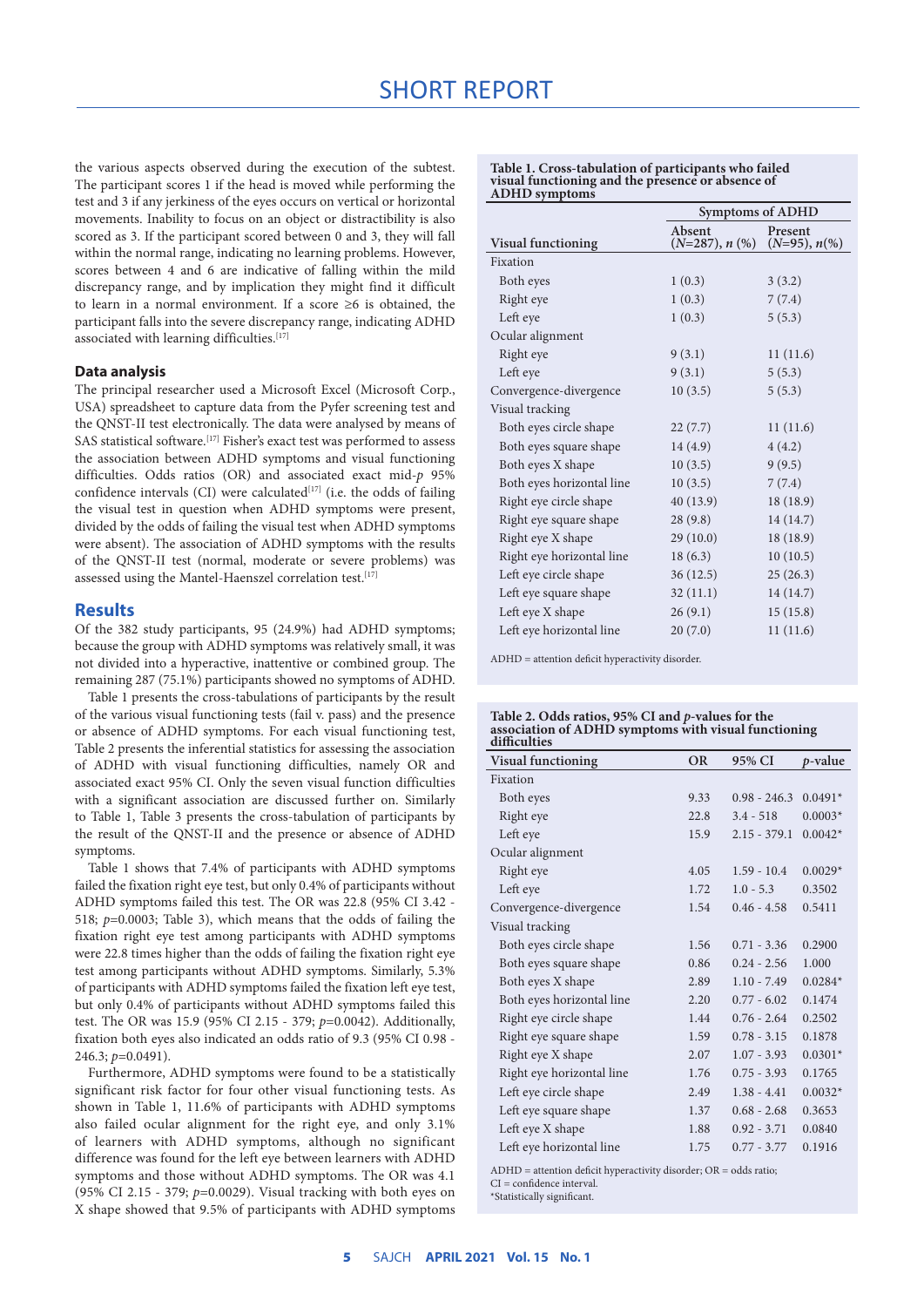| Table 3. Cross-tabulation of participants by results of the |  |
|-------------------------------------------------------------|--|
| <b>ONST-II</b> and the presence or absence of ADHD symptoms |  |

|                  | ONST-II, $n$ $(\%)$ |                         |                       |
|------------------|---------------------|-------------------------|-----------------------|
| Symptoms of ADHD | Normal<br>range     | Moderate<br>discrepancy | Severe<br>discrepancy |
| Present $(n=95)$ | 73 (76.8)           | 19(20.0)                | 3(3.2)                |
| Absent $(n=287)$ | 257(89.6)           | 26(9.1)                 | 4(1.4)                |
| Total $(n=382)$  | 330 (86.4)          | 45(11.8)                | 7(1.8)                |
|                  |                     |                         |                       |

QNST-II = Quick Neurological Screening Test second edition; ADHD = attention deficit hyperactivity disorder.

failed the test, compared with 3.5% of those without ADHD symptoms. The odds of failing were only 2.9 times higher (95% CI 1.10 - 7.49; *p*=0.0284). Similar results for visual tracking with the right eye on X showed that 19.0% failed the skill, compared with 10.1% of learners without ADHD symptoms. The OR was 2.1 (95% CI 1.07 - 3.93; *p*=0.0301). In addition, visual tracking with the left eye on a circle indicated that 26.3% of learners with ADHD symptoms failed the test, and only 12.5% of learners without symptoms of ADHD. Accordingly, the OR was 2.5 (95% CI 1.38 - 4.41; *p*=0.0032).

Finally, ADHD symptoms were significantly associated with the results of the QNST-II tracking test (*p*=0.0028), such that presence of ADHD symptoms was associated with the risk of moderate or severe problems with visual functioning. Of the participants with ADHD symptoms, 23.2% had an abnormal result (moderate or severe problem), whereas only 9.5% of participants without ADHD symptoms had an abnormal result (Table 1).

The strongest association of ADHD symptoms with visual motor skill problems (highest odds ratios) was for fixation right eye and fixation left eye.

### **Discussion**

The study aimed to determine whether the presence of ADHD symptoms was associated with visual functioning difficulties among learners aged 6 - 8 years. However, a causal relationship between ADHD symptoms and visual functioning difficulties cannot strictly be established using data from a cross-sectional study alone, as we did here.

In fact, it could be argued that ADHD symptoms might be a risk factor for impaired visual functioning, as indicated by Gronlund et al.,<sup>[18]</sup> who made use of detailed ophthalmologic evaluations when conducting a study on 42 children with a mean age of 12 years in Sweden. The researchers came to the conclusion that children on medication for ADHD did significantly better compared with children without medication on the visual acuity test for distance. In contrast, Fabian *et al.*<sup>[19]</sup> conducted a study on 56 participants (mean age 9.5 years) diagnosed with ADHD and 66 (mean age 9 years) without ADHD. All participants were tested by a professional optometrist to determine their visual abilities at the Sheba Medical Institution in Israel. The results for both groups were similar for visual acuity, binocular vision as well as accommodation, and therefore not attributed to ADHD.

It is a common characteristic that children diagnosed with ADHD often avoid tasks demanding sustained mental effort,<sup>[5]</sup> which may influence both fixation and visual tracking. Therefore, according to Cheatum and Hammond,<sup>[3]</sup> a child with fixation problems can experience difficulties in the classroom when they have to focus on an object such as a block, word or picture or even the teacher. With regard to fixation, the current study indicated that ADHD is significantly associated with difficulties both in the right and left eye. This observation is in agreement with Munoz et al.,<sup>[12]</sup> who tested children and adults. The researchers made use of a pro-saccade task and an anti-saccade task. The difference between the two tasks was that for the pro-saccade task, participants were asked to focus on a central fixation point and then they had to move towards a visual target that was located unconventionally. For the anti-saccade task, stimulus appearance was similar; however, the participants now had to look at a central fixation point which was located on the opposite sides of the target, while they had to try and suppress saccade to the stimulus. There were 76 children with ADHD and 75 children in the control group. There was a significant difference between the two groups, especially to supress their saccadic eye movement when they had to fixate on an object for some time.[12] Gould *et al*. [11] tested 53 children with the combined type of ADHD and 44 children in the control group between the ages of 7 and 13 on a 21-second fixation test. The conclusion from this study indicated that the ADHD children, both the girls and boys, struggled more with the fixation test.[8] In contrast, Karatekin and Asarnow[20] studied 30 ADHD children and 26 children without ADHD in Los Angeles, USA. The children had to do a fixation test using a picture out of a children's book and to answer three questions about the picture. Although the ADHD group had shorter fixation times, these were not significantly different from children without ADHD.

Visual tracking is the ability to follow an object.[3] In this regard, Cheatum and Hammond<sup>[3]</sup> are of the opinion that the learner with visual tracking problems might struggle to read as the eyes move from one word to another. Furthermore, difficulties can be experienced in the physical education class or on the sportsfield, as the learner might not be able to take part in activities such as throwing and catching because they struggle to track the object.[3] Observing slower smooth-pursuit eye movements, the current study indicated that only three of the 12 visual tracking functions had been implicated in significant associations with ADHD, namely both eyes X shape, right eye X shape and left eye circle shape. Similarly to the current study, Ross *et al.*[21] tested 17 adults with ADHD and 37 without ADHD. The slow pursuit eye movements were recorded during a constant velocity task at 16.7° per second. The researchers came to the conclusion that although the participants showed slower tracking movements of the eyes, these still fell into a normal range similar to participants without ADHD. In contrast, Jacobsen *et al.*,<sup>[22]</sup> found that the participants (18 ADHD and 22 without ADHD) in their study could not continuously track an object even at a constant speed, using an infrared photoelectric limbus detection eye-tracking device.

In contrast to the current study, Borsting *et al.*<sup>[23]</sup> performed a study on 24 children between the age of 8 and 15 years. The researchers determined the association between convergence insufficiency and ADHD and concluded that the association does exist.<sup>[23]</sup> A similar but retrospective study was conducted by Granet *et al.,*[24] who reviewed the charts of 266 participants from the USA. The researchers indicated a threefold greater association between convergence insufficiency and ADHD. However, the current study did not find such an association  $(p=0.5411)$ . The reason for the contradicting results might be due to the fact that Borsting *et al*. [23] as well as Granet *et al*. [24] used samples where the participants were previously diagnosed with visual difficulties in their respective visual faculties. The current study only made used of the Pyfer<sup>[17]</sup> and the QNST-II,<sup>[18]</sup> which are both only screening instruments to determine if a child might have visual difficulties. According to Cheatum and Hammond,<sup>[3]</sup> convergence is an important aspect in the classroom, especially when the learner completes work on his/her desk, such as playing with clay, writing and beadwork.